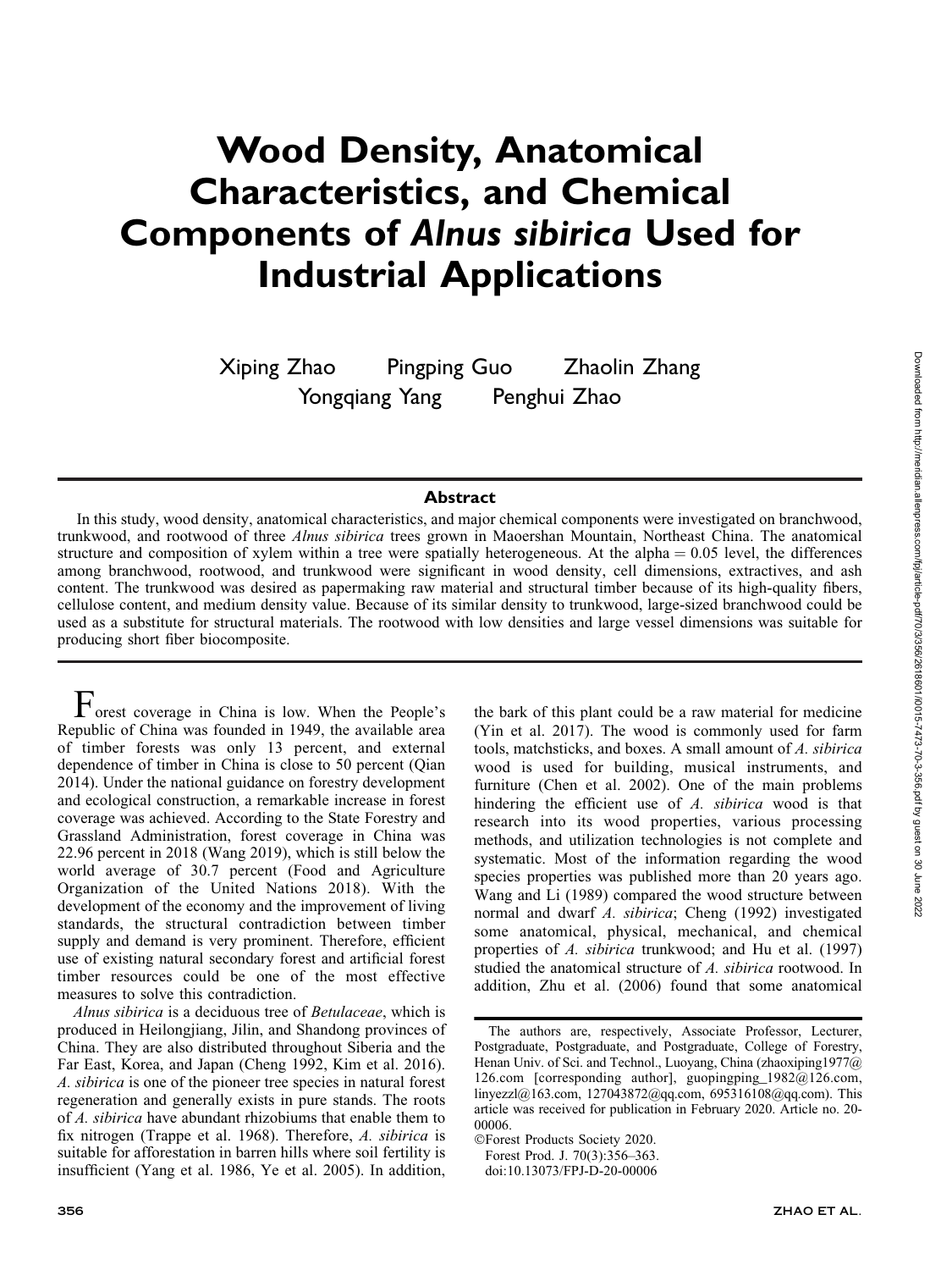characteristics varied in trunkwood and rootwood of A. sibirica. However, studies on wood density, chemical components, and anatomical characteristics such as fiber dimensions, vessel characteristics, and tissue proportions of branchwood and rootwood, both alone or in comparison with the trunkwood, have not been found and therefore appear limited or unavailable.

Knowledge and understanding of the wood properties and how they vary within A. sibirica trees are critical for producers and consumers. In this article, the anatomical structure, cell dimensions, wood density, and main chemical components of A. sibirica, a natural secondary forest in northeast China, were studied. Additionally, the differences of wood properties among different positions (root, trunk, and branch) were compared in order to provide basic data for the development and use of whole-tree wood resources of A. sibirica.

# Materials and Methods

#### Sample collection and preparation

Rootwood, trunkwood, and branchwood were sampled from three mature and healthy A. sibirica trees at the Maoershan Forest Ecosystem Research Station in Heilongjiang Province, northeastern China  $(127°30'$  to  $127°34'E$ ,  $45^{\circ}20'$  to  $45^{\circ}25'$ N, 300 m elevation). The characteristics of the sample trees are summarized in Table 1. Three roots and three branches were chosen from each tree. Nine branches with diameters ranging from 6.1 to 11.8 mm and lengths from 2.9 to 3.7 m were used for the study. Branches often bend at the branch collar, where reaction wood is prone to occur (Groover 2016, Kidombo and Dean 2018). Thus, the diameter of the branch was measured about 20 cm above the basal collar. Nine horizontally oriented proximal root logs with diameters ranging from 5.7 to 12.0 cm were excavated from root collars near the soil surface. The sampled trees were somewhat smaller, but a considerable amount of mature wood was included in them. Two disc samples (5 cm thick) were cut from each trunk (at abreast height 1.3 m) and each branch and root above the basal swelling in order to avoid any abnormality. The disc samples were placed directly in the freezer to avoid losing their moisture content.

Three to five small wood blocks with a certain volume (2 by 2 by 2 cm) were obtained from one disc sample for measuring wood density. It was difficult to determine whether these small wood blocks came from heartwood or sapwood because the boundary between them could not be assessed visually directly on disc samples through the observation of color changes.

One 1-cm-wide strip (from pith to bark) was sawed from each disc for wood sectioning. Three matchstick-sized wood strips were cut from each disc sample for the maceration process. The remaining wood fragments from disc samples were used for detecting the chemical component.

Table 1.—The basic characteristics of the sample trees.

| No. | Tree age<br>(vr) | Tree diameter<br>at breast<br>height (cm) | Tree<br>height $(m)$ | Under<br>branch<br>height $(m)$ | Crown<br>width $(m)$ |
|-----|------------------|-------------------------------------------|----------------------|---------------------------------|----------------------|
|     | 46               | 21.5                                      | 12.8                 | 6.9                             | 5.7                  |
|     | 50               | 22.2                                      | 13.5                 | 7.5                             | 6.8                  |
|     | 47               | 20.4                                      | 14.2                 | 77                              | 6.8                  |

#### Data collection

Wood density.—Wood density was tested by the Chinese Standard GB/T 1933-2009 (Standardization Administration of the People's Republic of China [SAC] 2009). The green volumes  $(V_0)$  of the small wood blocks were measured using the immersion method. The blocks were air-dried in a laboratory to equilibrium moisture content (mean 12%), weighed  $(G_1)$ , and dipped in a solution of paraffin wax in carbon tetrachloride. Then, the air-dried volume  $(V_1)$  was also measured by the immersion method. Second, the airdried blocks were oven-dried at  $103^{\circ}\text{C} \pm 2^{\circ}\text{C}$  until they reached a constant weight  $(G_2)$ . The ovendried blocks were dipped in the solution of paraffin wax in carbon tetrachloride and then used to determine the ovendried volume  $(V_2)$ by the immersion method. The air-dried density  $(\rho_1)$ , ovendried density ( $\rho_2$ ), and basic density ( $\rho_3$ ) were calculated based on Equations 1, 2, and 3.

$$
\rho_1 = \frac{G_1}{V_1} \tag{1}
$$

$$
\rho_2 = \frac{G_2}{V_2} \tag{2}
$$

$$
\rho_3 = \frac{G_2}{V_0} \tag{3}
$$

Anatomical determination.—The 1-cm-wide wood strips were softened by soaking in a solution of 5 percent ethylenediamine. A  $15$ - $\mu$ m-thick transverse section was made from each strip using a Leica slicing machine, stained with 1 percent safranin in water, and then placed on microscopic slides (Lin 1993). The matchstick-sized wood strips were macerated in a 1:1 10 percent chromic acid:10 percent nitric acid solution at  $60^{\circ}$ C for maceration (Jeffrey 1917). The macerated material was rinsed and placed on microscopic slides. The microscopic slides were photographed using a digital microscope (Mshot-MD50; Microshot Technology Limited, Guangzhou, China). The tissue proportion, fiber dimensions, vessel dimension, and density were done with an image computer analysis system (TDY-5.2; Beijing Tian Di Yu Technology Co. Ltd.; Yu et al. 2009). At least 60 measurements were done per parameter.

Two derived values were also calculated using fiber dimensions: aspect ratio as fiber length/fiber diameter and Runkel ratio (as 2 times fiber cell wall thickness)/lumen diameter (Ohshima et al. 2005).

Chemical components.—The wood fragments were milled down and then ground to 40 to 60 mesh dimensions wood powder. The moisture content of the wood powder was tested by the Chinese Standard GB/T 2677.2-2011 (SAC 2011) and was calculated according to weight lost when it was dried to constant weight at  $105^{\circ}\text{C} \pm 2^{\circ}\text{C}$ .

Ash content was tested by the Chinese Standard GB/T 2677.3-1993 (SAC 1993a), which is equivalent to the American standard TAPPI T211 om-85 (Technical Association of the Pulp and Paper Industry [TAPPI] 1991). Water solubility was tested by the Chinese Standard GB/T 2677.4- 1993 (SAC 1993c), which is equivalent to the American standard TAPPI T207 om-88 (TAPPI 1988a). One percent sodium hydroxide solubility was tested by the Chinese Standard GB/T 2677.5-1993 (SAC 1993b), which is equivalent to the American standard TAPPI T212 om-88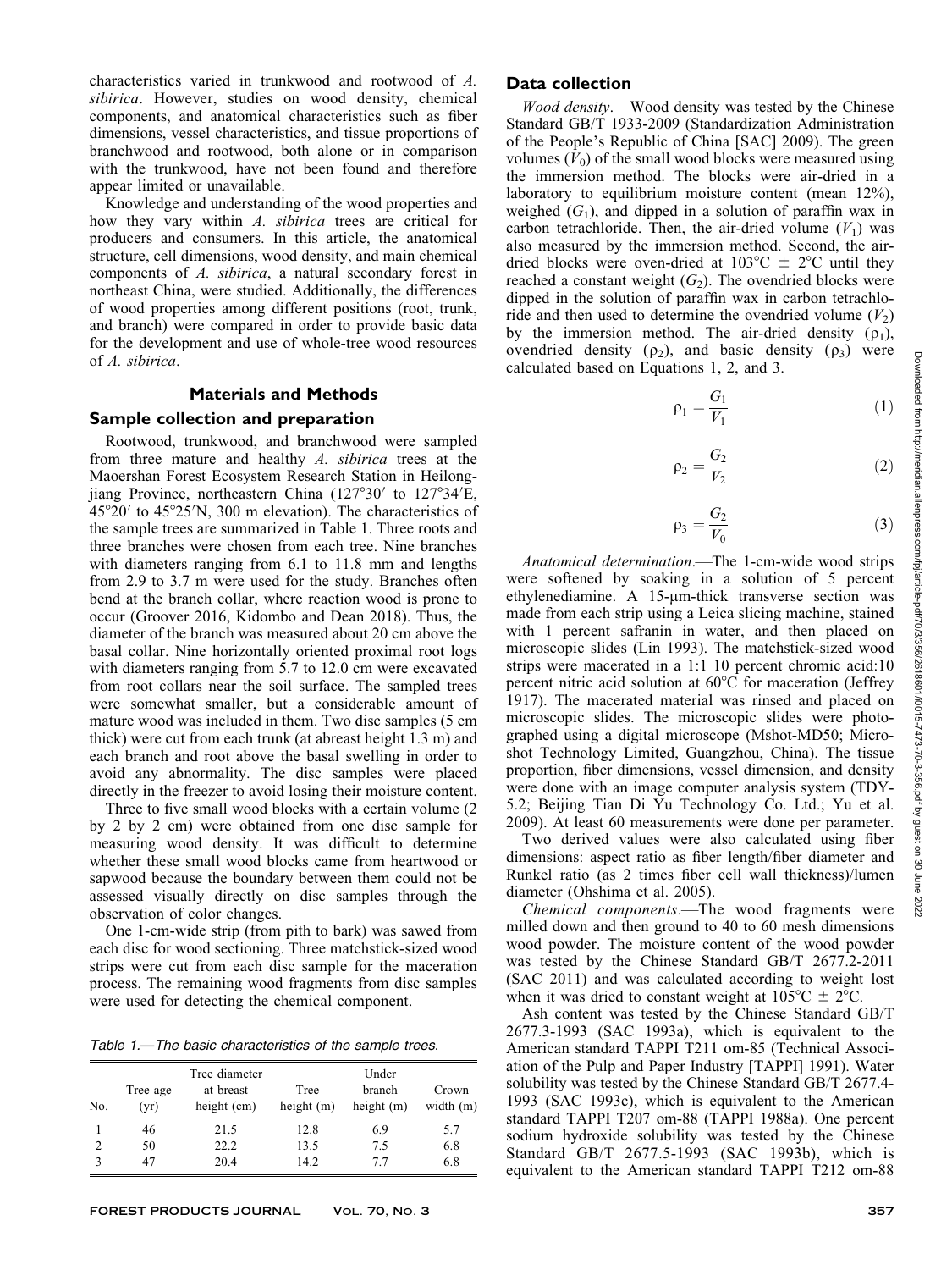(TAPPI 1988b). Benzene-alcohol extractive was tested by the Chinese Standard GB 2677.6-1994 (SAC 1994b), which is equivalent to the American standard TAPPI T204 om-97 (TAPPI 1997). Lignin was tested by the Chinese Standard GB/T 2677.8-1994 (SAC 1994a), which is equivalent to the American standard TAPPI T222 om-11 (TAPPI 2011).

Holocellulose was tested by the Chinese Standard GB/T 2677.10-1995 (SAC 1995). Wood powder with 2 g weight  $(G<sub>3</sub>)$  was extracted by benzene–alcohol solution. The residue was dried and extracted by glacial acetic acid and sodium chlorite mixture until the residue turned white. The residue was washed with distilled water and then with acetone. The final residue was dried and weighed  $(G_4)$  to calculate the holocellulose content  $(W_1)$  based on Equation 4.

$$
W_1 = \frac{G_4}{G_3} \times 100
$$
 (4)

Cellulose was tested by the nitric acid–ethanol method (Wang et al. 2015). Wood powder with known weight  $(G<sub>5</sub>)$ was extracted by 68 percent nitric acid and absolute alcohol mixture (1:4). The residue was washed with the 68 percent nitric acid and absolute alcohol mixture, followed by the hot water and absolute alcohol. The residue was dried at  $105^{\circ}$ C  $\pm$  2°C and weighed (G<sub>6</sub>). The final residue was dried at 500°C and weighed  $(G_7)$ . The cellulose content  $(W_2)$  was calculated based on Equation 5.

$$
W_2 = \frac{G_7 - G_6}{G_5} \times 100\tag{5}
$$

#### Data analysis

Differences among the branchwood, trunkwood, and rootwood were evaluated by analyses of variance. Multiple comparisons were performed using the IBM SPSS Statistics software (Version 24.0; International Business Machines Corporation, Armonk, New York) with the significance assessed at the alpha less than 0.05.

### Results and Discussion

#### Wood density

Wood density was one of the most important wood quality indicators for industrial processes; it was directly related to the physical–mechanical behavior of wood for timber, pulp, and paper production (Ferreira 2006, Ortega Rodriguez and Tomazello-Filho 2019, Van Duong et al. 2019). Branchwood density was lower than the trunkwood, but the difference was not significant at the alpha  $= 0.05$ level. Rootwood exhibited significantly lower density than the trunkwood and branchwood. The differences in wood density between sampling positions were partially explained by their different anatomical structures, such as vessel features, fiber dimensions, tissue proportion, and chemical composition (Zanne et al. 2010, Nakagawa et al. 2016, Van Duong et al. 2019), which affect the quality of pulp and paper produced (Santos et al. 2012, Carrillo et al. 2018). The basic density of A. sibirica wood met the density requirement (0.3 to 0.5 g/cm) of papermaking raw material (Fang et al. 2000). Rootwood could also be used for pulping and papermaking, but chemical pulping production is preferable because chemical pulping requires lower wood density than mechanical pulping production (Fang et al. 2000). As expected, the trunkwood with the highest basic density had the highest air-dried density and absolute dried density, whereas the rootwood with the lowest basic density had the lowest air-dried density and absolute dried density. The air-dried densities of trunkwood and branchwood were on average 0.58 and 0.554  $g/cm<sup>3</sup>$ , respectively (Table 2), which were classified as medium density (Yin 1991). Based on the requirements of structural timber, air-dried density of deciduous wood should be at least  $450 \text{ kg/m}^3$  (British Standards Institution 2007), which suggests that trunks and large-sized branches of A. sibirica could be used as structural timber for construction and furniture.

#### Anatomical characteristics

Based on micrographs of transverse sections (Figs. 1A, 1B, and 1C) and element segregation (Fig. 1D), arrangements and morphology of A. sibirica wood cells were observed. The wood was diffuse-porous with vessels surrounded by other cells, such as fibers and rays. The vessels were abundant  $(40 \text{ to } 95 \text{ vessels per mm}^2)$  and generally isolated or grouped with the diameter ranging between  $15$  and  $190 \mu m$  and had a length from  $90$  to  $1130$  $\mu$ m (Table 3). The average fiber diameter and length were about 27 and 830 µm. Some fibers reached a length of up to 1,560 µm. The rays were abundant (10 to 20 rays per  $\text{mm}^2$ ) with cell length between 20 and 110  $\mu$ m and width from 18 to 40 μm. The longitudinal parenchyma cells were scarce and could not be found in our samples. The observations and measurements of anatomical features were in accordance with previous studies by other authors (Wang and Li 1989, Cheng 1992), but there were large ranges in size. The variation in the measurements of anatomical characteristics resulted largely from the sampling position of the tree.

Tissue proportions.—Table 4 shows that the average values of fiber proportion range from 52.13 to 58.61 percent, which suggests A. sibirica is inside the high fiber proportion of hardwoods (Ona et al. 1999). The fiber proportion is directly linked to the wood-based panel and pulp production because wood fiber is the primary component in paper, paperboard, and structural fiberboard (Groom et al. 2002). The tissue proportion in wood is different between sampling positions. The trunkwood with the highest fiber proportion also has the lowest parenchymal tissue proportion (vessels and rays), whereas the rootwood with the lowest fiber proportion also has the highest parenchymal tissue proportion (Table 4). The abundant parenchyma, especially the rays in wood, can give wood a more appealing texture, thus improving the appearance of furniture and other wood products (Desch and Dinwoodie 1996). However, wood with a high parenchyma proportion has possibly low resistance to biological degradation. The parenchyma tissues store nutrients (such as unstructured carbohydrates)

Table 2.—Multiple comparisons of the wood density of the branch, root and trunk from Alnus sibirica.<sup>a</sup>

| Position          | Basic density<br>(g/cm <sup>3</sup> ) | Air-dried density<br>$(g/cm^3)$ | Ovendried density<br>(g/cm <sup>3</sup> ) |
|-------------------|---------------------------------------|---------------------------------|-------------------------------------------|
| Trunkwood         | $0.46 \pm 0.04$ A                     | $0.58 \pm 0.06$ A               | $0.55 \pm 0.03$ A                         |
| <b>Branchwood</b> | $0.456 \pm 0.009$ A                   | $0.554 \pm 0.013$ A             | $0.528 \pm 0.014$ A                       |
| Rootwood          | $0.322 \pm 0.029$ B                   | $0.400 \pm 0.039 B$             | $0.364 \pm 0.034$ B                       |

<sup>a</sup> Means  $\pm$  standard deviation with different letters within a column were significant at the alpha  $= 0.05$  level.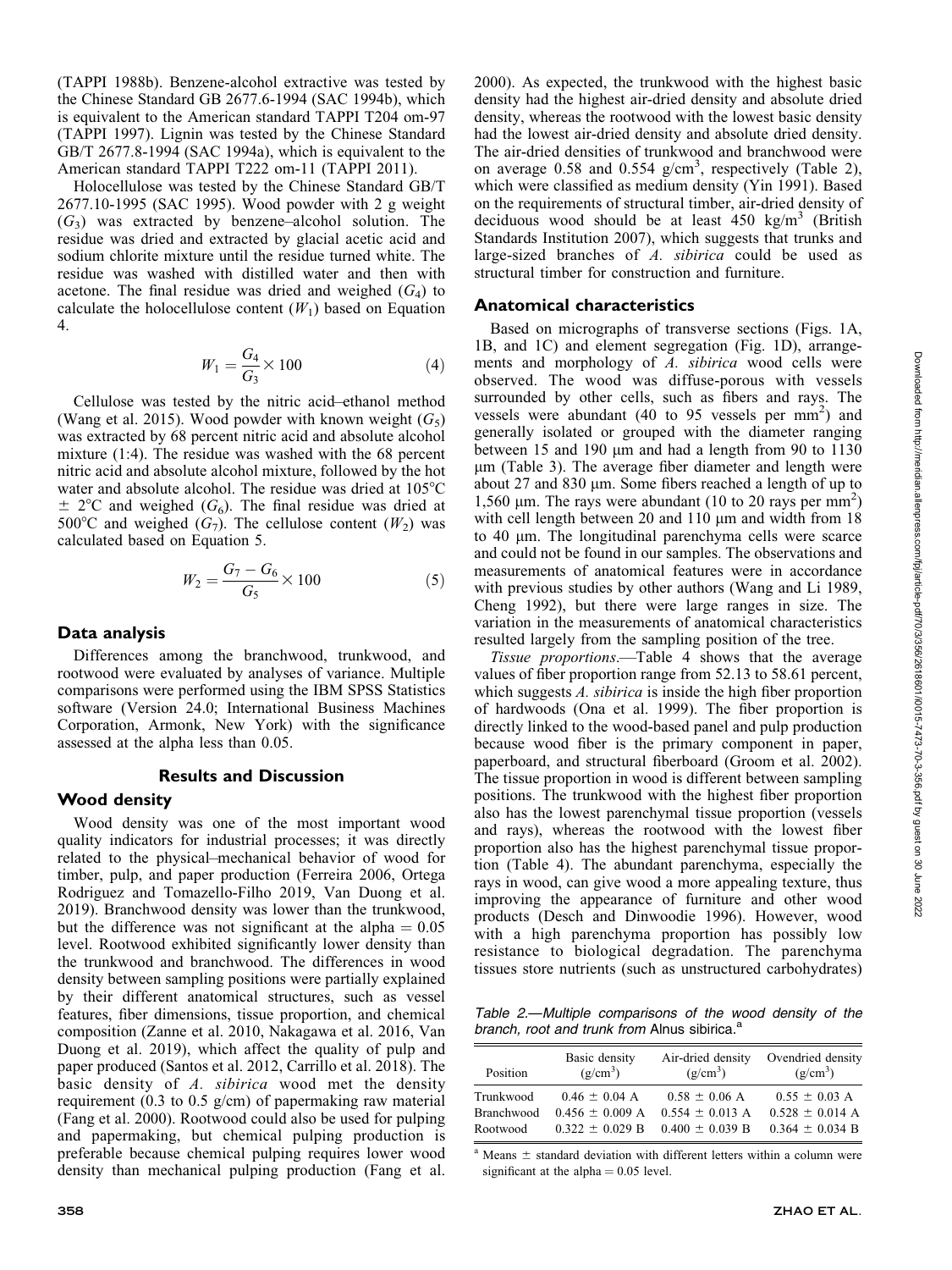

Figure 1.—Xylem anatomical cross-sections of branchwood (A), trunkwood (B), and rootwood (C), and separated wood elements (D) of Alnus sibirica. Scale bar represents 100 m.

during growth (Longui et al. 2012), and these nutrients are the main food source for some insects and microorganisms (Shmulsky and Jones 2011). However, low resistance to biological degradation could be compensated by using chemical treatments to increase durability. When wood is modified with chemicals, these parenchyma tissues become an important way to affect wood permeability. A high parenchyma proportion is conducive to improving wood permeability (Ahmed and Kyoung Chun 2014, Emaminasab et al. 2017). There are significant differences in vessel

Table 3.—Measurements of anatomical features from Alnus sibirica wood.

| Anatomical features        | Mean   | SD.   | Minimum | Maximum |
|----------------------------|--------|-------|---------|---------|
| Vessel density $(mm^{-2})$ | 80.61  | 14.22 | 40      | 95      |
| Vessel diameter $(\mu m)$  | 77.43  | 9.54  | 15.0    | 190.0   |
| Vessel length $(\mu m)$    | 667.32 | 24.15 | 90.0    | 1130.0  |
| Fiber width $(\mu m)$      | 27.01  | 1.07  | 19.22   | 35.98   |
| Fiber length $(\mu m)$     | 830    | 27.57 | 507.13  | 1560    |
| Ray density ( $mm^{-2}$ )  | 13.5   | 0.31  | 10      | 20      |
| Ray cell width $(\mu m)$   | 24.7   | 0.82  | 18.0    | 40.0    |
| Ray cell length $(\mu m)$  | 57.44  | 1.98  | 20.0    | 110     |

proportions between the branchwood and rootwood at the alpha  $= 0.05$  level. However, parenchyma (vessel and ray) proportions in trunkwood show no significant differences with those in branchwood or rootwood, which suggests branchwood and rootwood have possibly the same permeability and decay resistance as trunkwood (Chen et al. 1998). However, the permeability and decay resistance of wood also involves other factors, such as wood extractives.

Fiber dimension.—Fiber dimension data for each sampling position are shown in Table 5. There are significant differences in fiber dimensions among the three positions at the alpha  $= 0.05$  level. According to the classification of broad-leaved wood fiber dimension by the Anatomical Association (Committee on Nomenclature 1937), fiber in the trunkwood of A. sibirica is slender. Its length is medium (900 to 1600  $\mu$ m), the aspect ratio is greater than 40, and the Runkel ratio is smaller than 1, which all suggest the trunkwood is suitable for papermaking (Ona et al. 1999). Compared with fibers of trunkwood, the fibers of rootwood and branchwood are stumpy. Although their length is greater than the basic requirements of papermaking fiber length (about 400 µm), the fibers of rootwood and branchwood are not suitable for papermaking because of the small aspect ratio (Wang 1998). Fiber's strength properties are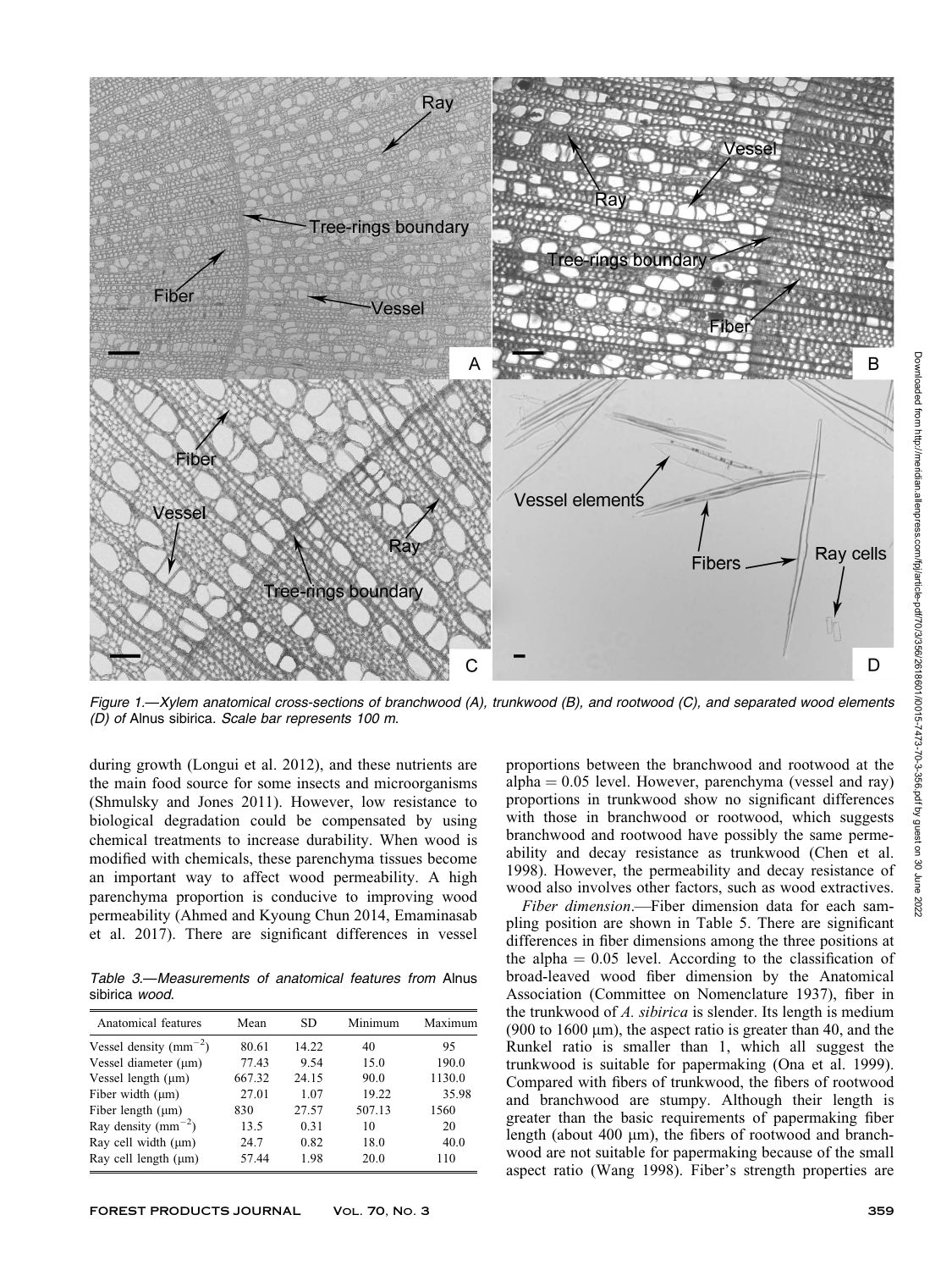Table 4.—Multiple comparisons of the tissue proportions in the branchwood, rootwood, and trunkwood from Alnus sibirica.<sup>a</sup>

| <b>Position</b>          | Trunkwood           | <b>Branchwood</b>  | Rootwood           |
|--------------------------|---------------------|--------------------|--------------------|
| Vessel proportion $(\%)$ | $23.05 \pm 1.93$ AB | $21.91 \pm 2.27 B$ | $27.71 \pm 1.63$ A |
| Fiber proportion $(\%)$  | 58.61 $\pm$ 3.37 A  | 57.26 $\pm$ 3.84 A | $52.13 \pm 1.39$ A |
| Ray proportion $(\%)$    | $18.35 \pm 1.99$ A  | $20.78 \pm 4.72$ A | $20.15 \pm 1.95$ A |

<sup>a</sup> Means  $\pm$  standard deviation with different letters within a column were significant at the alpha = 0.05 level.

closely correlated with fiber dimensions, particularly tearing strength (Groom et al. 2002). The tearing strength of paper sheets decreased with decreasing fiber length. Also, fibers with a low aspect ratio had poor flexibility, which tends to decrease paper strength. Rootwood and branchwood could be considered for the production of short fiber biocomposite (Rios et al. 2015). In a short fiber composite, fiber needs to have a length of greater than a critical length in order to avoid being broken during tensile loading of a composite (Pickering et al. 2016). The fiber critical length varies with fiber dimension, fiber treatment, and fiber content of the biocomposite (Wan et al. 2018). Therefore, different fiber treatments and proportions could be used to produce different mechanical performances of biocomposites from branchwood and rootwood.

Vessel dimension and density.—The vessel dimensions of branchwood were lower than those of trunkwood. Furthermore, this study recorded significant differences in trunkwood and branchwood vessel length at the alpha  $= 0.05$ level (Table 6). The vessel dimension in rootwood was significantly larger than that in trunkwood. The diameter measurement of our vessels accorded with the rule of vessel tapering (McCulloh et al. 2003, Petit et al. 2007). However, it was found that vessel densities of A. sibirica varied from bottom to top with no clear trend. Most vessel pores in trunkwood and rootwood were shaped as an oval with the radial diameter larger than the tangential diameter, while vessel pores in branchwood tended to be a similar diameter in radial and tangential direction (Table 6).

A high radial/tangential diameter ratio of vessels in trunkwood and rootwood favors paper strength because vessels with higher radial/tangential ratios fold more easily and make more contacts with the fibers during pressing and drying (Ona et al. 2001). Compared with branchwood, the vessels in trunkwood were slender and abundant. Paper produced from trunkwood tends to have trouble in picking up vessels in the printing process. The refining of the vessel rich fraction in pulps could decrease the vessel picking tendency (Nanko and Ohsawa 2010, Sari et al. 2012).

Moreover, vessels provide one of the main pathways for the fluid flow in hardwoods and thus gained an importance in wood permeating treatments such as drying, coating, bonding with adhesives, and impregnation with preservatives (Kamke and Lee 2007, Cŏté 2010). According to the research of Gibson (1968), permeability in hardwood is a function of the diameter of vessels. The larger the vessels in wood, the more favorable it is for liquid penetration. Compared with trunkwood and branchwood, rootwood had a larger size of vessels, which made it easier for strands, particle, fiber, or flour of rootwood to be modified in wood– plastic composites. Also, it was easier for rootwood to bond with adhesives in particleboard and finger-jointed lumber because wood had larger open cells on the surface, allowing the adhesive to flow into the lumen of the cells and provide greater strength of mechanical interlocking (Gardner et al. 2014).

## Chemical components

Greater percentages of extractives recorded for the rootwood than trunkwood and branchwood of A. sibirica are consistent with the reports of Goulart et al. (2012) for Stryphnodendron adstringens and Li et al. (2013) for Populus deltoids. This might be due to the greater need of decay resistance of roots in the process of tree growth, because the roots are the most susceptible to damage by microbes in soil (Kuhlman 1980). However, the presence of extractives could reduce the permeability, surface films, bonding properties of wood, and waste chemicals during pulping and bleaching (Hillis 1971). We observed lower content of extractives in branchwood than in trunkwood of A. sibirica; hence the branchwoods are the most likely to be used for wood bonding or pulping. The cellulose content of branchwood, trunkwood, and rootwood was relatively high, all above 50 percent (Table 7). Cellulose plays a loadbearing role in the wood cell wall, giving wood tensile strength (Pickering et al. 2016). This is because higher tensile strength is generally achieved with wood having higher cellulose content and with cellulose microfibrils aligned more in the fiber direction. Genet et al. (2005) reported rootwood tensile strength was positively related to cellulose content in both Castanea sativa and Pinus pinaster. Sun et al. (2018) found the cellulose content of Robinia pseudoacacia wood was positively correlated with its mechanical strength. A. sibirica wood with higher

Table 5.—Multiple comparisons of the fiber dimensions in the branchwood, rootwood, and trunkwood from Alnus sibirica.<sup>a</sup>

| Fiber dimensions         | Trunkwood             | Branchwood           | Rootwood             |  |
|--------------------------|-----------------------|----------------------|----------------------|--|
| Fiber length $(\mu m)$   | $1017.74 \pm 10.68$ A | 612.81 $\pm$ 13.29 C | $871.32 \pm 18.22$ B |  |
| Fiber width $(\mu m)$    | $24.95 \pm 0.83$ B    | $23.31 \pm 0.61$ B   | $33.02 \pm 0.82$ A   |  |
| Lumen diameter $(\mu m)$ | $20.14 \pm 1.04$ B    | $18.34 \pm 0.49$ B   | $26.07 \pm 0.67$ A   |  |
| Double wall thickness    | $4.93 \pm 0.92$ B     | $4.98 \pm 0.26$ B    | $6.95 \pm 0.37$ A    |  |
| Aspect ratio             | $40.96 \pm 0.93$ A    | $27.36 \pm 0.73$ B   | $27.20 \pm 0.68$ B   |  |
| Runkel ratio             | $0.24 \pm 0.01$ B     | $0.28 \pm 0.02$ A    | $0.28 \pm 0.02$ A    |  |

<sup>a</sup> Means  $\pm$  standard deviation with different letters within a column were significant at the alpha = 0.05 level.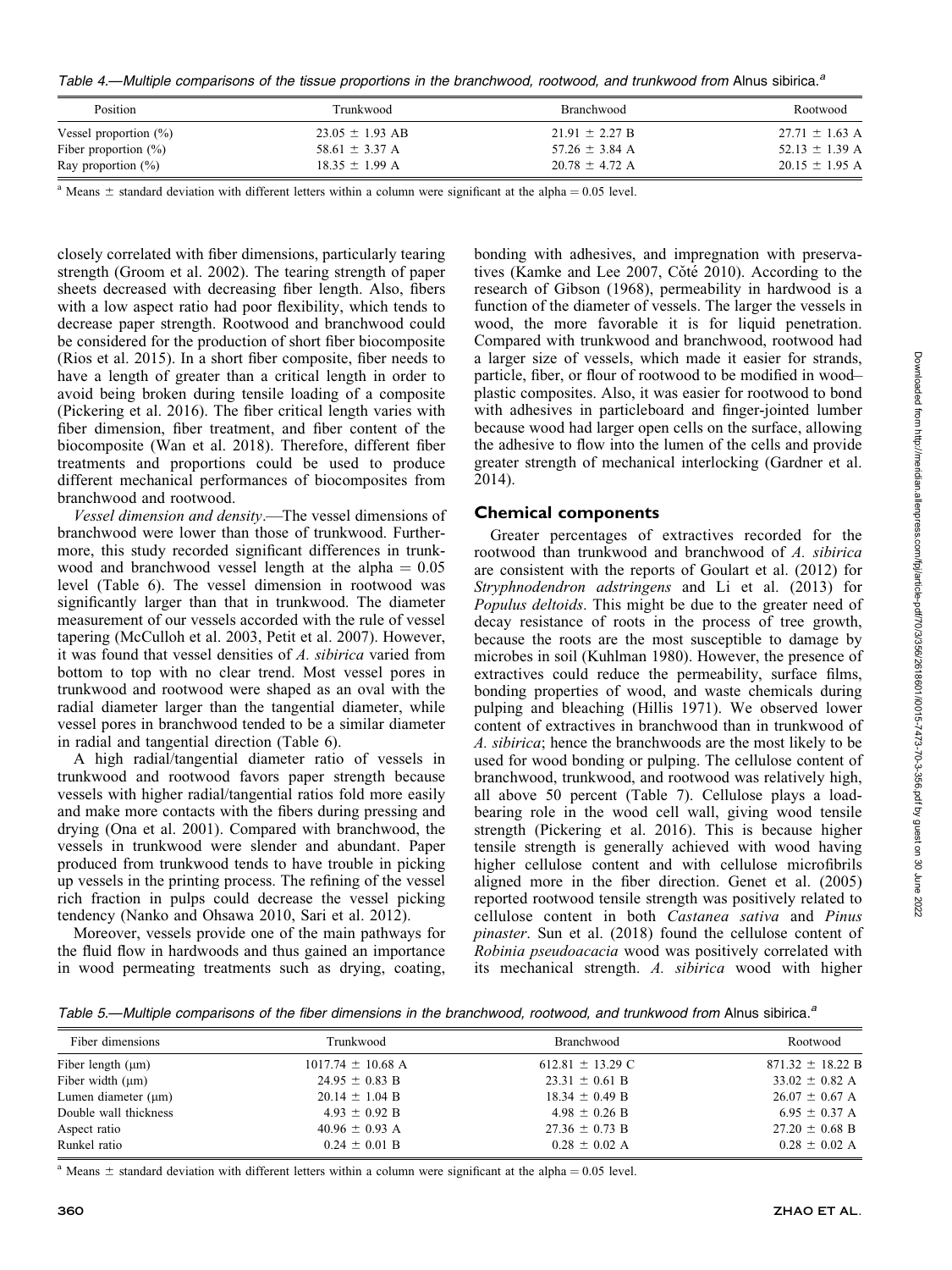Table 6.—Multiple comparisons of the vessel characteristics of the branchwood, rootwood, and trunkwood from Alnus sibirica<sup>a</sup>

| Vessel characteristics        | Trunkwood            | <b>Branchwood</b>    | Rootwood             |
|-------------------------------|----------------------|----------------------|----------------------|
| Radial diameter $(\mu m)$     | $78.26 \pm 4.47$ B   | $60.19 \pm 3.12$ B   | $102.96 \pm 05.88$ A |
| Tangential diameter $(\mu m)$ | $71.11 \pm 3.52$ B   | $60.49 \pm 2.07$ B   | $91.61 \pm 3.85$ A   |
| Vessel density $(n/mm2)$      | $90.58 \pm 10.35$ A  | $80.34 \pm 10.45$ A  | $70.09 \pm 11.98$ A  |
| Vessel length $(\mu m)$       | $720.45 \pm 21.64$ A | $521.47 \pm 20.95$ B | $760.55 \pm 20.45$ A |

<sup>a</sup> Means  $\pm$  standard deviation with different letters within a column were significant at the alpha = 0.05 level.

cellulose content might also have higher tensile strength. This was a favorable factor for expanding the application of A. sibirica wood in construction materials. However, additional studies of rootwood, trunkwood, and branchwood mechanical properties were still necessary to determine specific structural application areas. According to the criterion proposed by Nieschlag et al. (1960), cellulose content was satisfactory for all positions of A. sibirica as promising for pulp and paper manufacturing. There were no significant differences in the cellulose content between different positions at the alpha  $= 0.05$  level. Hemicellulose was bounded with adjacent cellulose in the wood cell wall. Since a higher hemicellulose content led to an increase in the fiber joint strength (Spiegelberg 1966), the tensile strength was dependent on the hemicellulose content in the pulp (Molin and Teder 2002). Also, pulps with higher hemicellulose content showed an increase in pore volume (Rahman et al. 2017) and a decrease in opacity (Wang et al. 2010). Hemicellulose was similar to cellulose; increasing its content would lead to the higher pulp yield (Liu et al. 2017, Rahman et al. 2017). Holocellulose (i.e., total of hemicellulose and cellulose) content in wood was positively correlated to pulp yield (Neiva et al. 2015). Our results showed that holocellulose content in A. sibirica wood was between 72.8 and 77.821 percent, which was desirable to pulp yield. Wood with high cellulose content usually has low lignin content. Table 7 shows that the lignin content of A. sibirica wood is low, which suggests A. sibirica wood is suitable for pulp, because wood with high lignin content (above 25%) is not recommended in paper production (Joaquim Duarte da Silva et al. 2013). Owing to its hydrophobic nature, lignin on the fiber surface could prevent the formation of hydrogen bonds between cellulose molecules (Shao and Li 2006). Delignification is necessary in the pulping process. Lignin content has a strong influence on delignification rates and chemical consumption during the pulping process (Carrillo et al. 2018). For example, low lignin content in wood leads to less active hydroxide and hydrogen sulfide ions and to lower energy in the kraft

cooking process (Luo et al. 2012). Also, the pulp should be separated during oxygen delignification to achieve the desired brightness. However, an increase of oxygen delignification results in the production of pulp with higher fine fibers fragmentation due to the higher cellulose degradation (Jafari et al. 2015, Segura et al. 2016). Lignin content in the rootwood shows a higher value (24.04%) compared with branchwood (19.80%) and trunkwood (23.47%), and higher than the value of trunkwood determined by Cheng (1992). From a chemical composition point of view only, the rootwood, trunkwood, and branchwood of A. sibirica are all suitable materials for fiber. However, the delignification efficiency and economic cost should be carefully considered when the rootwood is used for pulping.

# **Conclusions**

The branchwood, rootwood, and trunkwood all showed significant differences in their fiber and vessel dimensions despite showing similar arrangements, morphology, proportions of wood cells, and chemical components. These differences suggested the possibility of replacing trunkwood with branchwood and rootwood, and also different application purposes for the three positions that came from the same tree. This constituted key information for improving the efficient use of Alnus sibirica wood.

Rootwood with lower wood densities and larger vessel dimensions showed lighter and softer structures. However, the densities of branchwood and trunkwood were similar and all belonged to medium density, suggesting that branchwood with a large size could be used as structural timber. The mechanical quality testing of timber from the branchwood should be carried out in the future.

The high-quality fibers were observed for trunkwood but not for branchwood and rootwood, suggesting that the trunkwood could contribute to high-quality raw material for papermaking, while the branchwood and rootwood could be used to produce short fiber biocomposite.

Table 7.—Multiple comparisons of the component contents in the branchwood, rootwood, and trunkwood from Alnus sibirica.<sup>a</sup>

| Component content $(\% )$ | Trunkwood          | Branchwood         | Rootwood           |  |
|---------------------------|--------------------|--------------------|--------------------|--|
| Cold water extracts       | $2.70 \pm 0.07$ B  | $2.01 \pm 0.11$ C  | $3.00 \pm 0.06$ A  |  |
| Hot water extracts        | $3.64 \pm 0.08$ A  | $2.62 \pm 0.08$ B  | $3.87 \pm 0.14$ A  |  |
| 1% NaOH extracts          | $27.34 \pm 1.36$ A | $21.69 \pm 1.60$ B | $29.03 \pm 0.01$ A |  |
| Ethanol-toluene extracts  | $2.89 \pm 0.93$ B  | $2.88 \pm 0.04$ B  | $4.62 \pm 0.09$ A  |  |
| Cellulose                 | $50.94 \pm 2.83$ A | $58.12 \pm 3.60$ A | $50.85 \pm 2.79$ A |  |
| Holocellulose             | 73.34 $\pm$ 3.53 A | $77.21 \pm 4.63$ A | $72.80 \pm 3.73$ A |  |
| Lignin                    | $23.47 \pm 3.13$ A | $19.80 \pm 1.26$ A | $24.04 \pm 5.18$ A |  |
| Ash                       | $0.24 \pm 0.11$ B  | $0.41 \pm 0.05$ A  | $0.22 \pm 0.01$ B  |  |

<sup>a</sup> Means  $\pm$  standard deviation with different letters within a column were significant at the alpha = 0.05 level.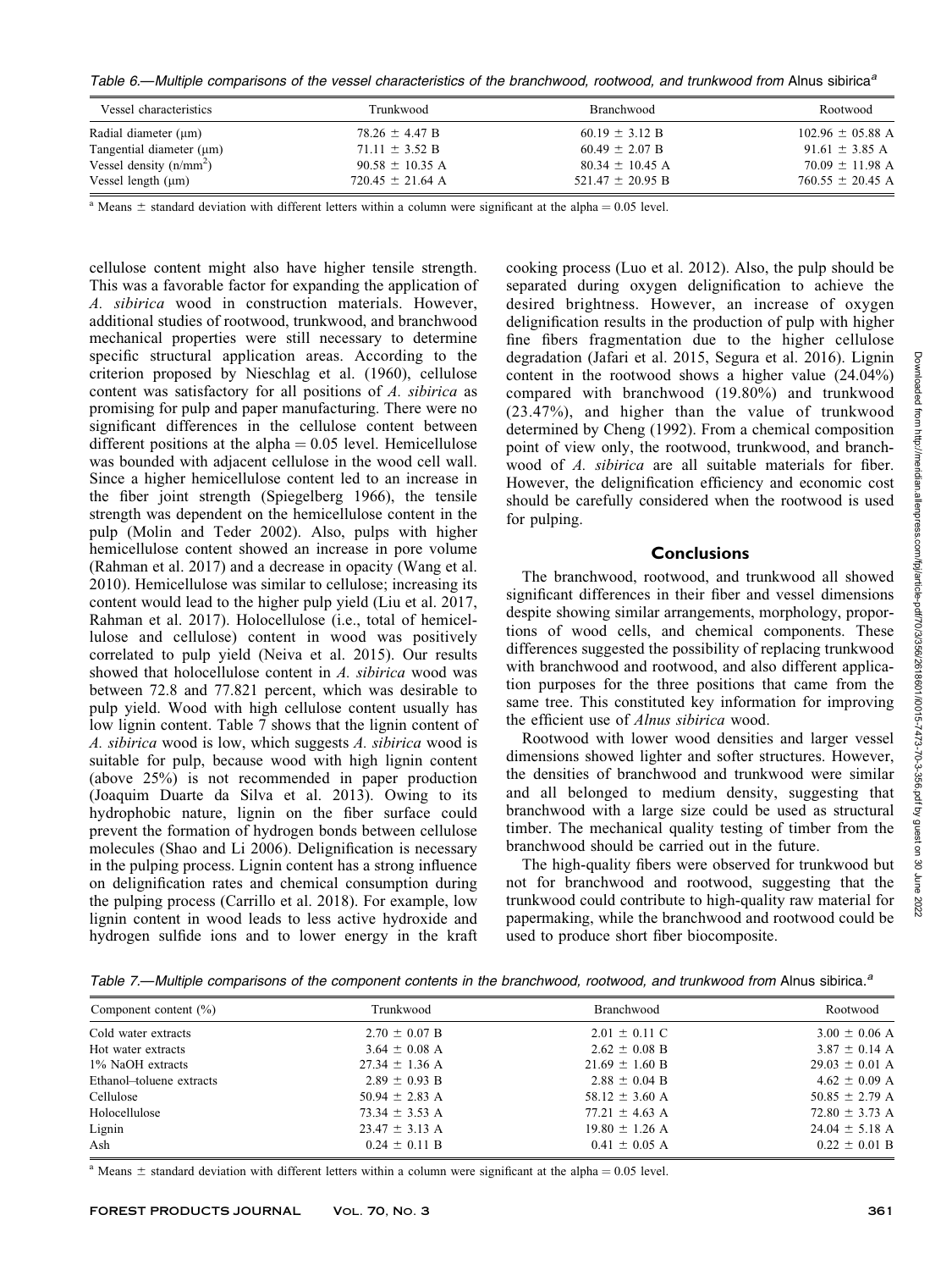## Acknowledgments

The authors wish to thank the Natural Science Foundation of China (31000265) for its financial support. Special thanks to Dr. Xingchang Wang of the Maoershan Forest Ecosystem Research Station for collecting tree samples.

#### Literature Cited

- Ahmed, S. A. and S. U. Kyoung Chun. 2014. Observation of liquid permeability related to anatomical characteristics in Samanea saman. Turk. J. Agric. Forestry 33(2):155–163.
- British Standards Institution (BSI). 2007. Timber in joinery. General requirements. EN-942:2007. BSI, London.
- Carrillo, I., C. Vidal, J. P. Elissetche, and R. T. Mendonça. 2018. Wood anatomical and chemical properties related to the pulpability of Eucalyptus globulus: A review. Southern Forests: J. Forest Sci.  $80(1):1-8.$
- Chen, P., G. Zhang, and J. W. Van Sambeek. 1998. Relationships among growth rate, vessel lumen area, and wood permeability for three central hardwood species. Forest Prod. J. 48(3):87-90.
- Chen, S., Q. Fu, Z. Xu, and H. Zou. 2002. Forestation experiment and benefit analysis of Alnus crenastogyne Burk. in different geography. J. Forestry Eng. 16(5):14–15. (In Chinese.)
- Cheng, J. 1992. China Wood Records. China Forestry Press, Beijing. (In Chinese.)
- Committee on Nomenclature, International Association of Wood Anatomists. 1937. Standard terms of length of vessel members and wood fibers. Tropical Woods 51:21.
- Cŏté, W. A. 2010. Structural factors affecting the permeability of wood. J. Polym. Sci. Polym. Symp. 2(1):231–242.
- Desch, H. E. and J. M. Dinwoodie. 1996. Appearance of wood. In: Timber Structure, Properties, Conversion and Use. Macmillan Education UK, London. pp. 69–76.
- Emaminasab, M., A. Tarmian, R. Oladi, K. Pourtahmasi, and S. Avramidis. 2017. Fluid permeability in poplar tension and normal wood in relation to ray and vessel properties. Wood Sci. Technol. 51(2):261–272.
- Fang, G., Z. Shen, and D. Huang. 2000. Sustainable development of China's papermaking industry relying on high yield pulping technologies. J. Chem. Industry Forest Prod. 34(4):7-9. (In Chinese.)
- Ferreira, C. R. 2006. Technological assessment of Eucalyptus wood clones: Part 1: Wood quality for kraft pulp production. Sci. Forestalis  $70:161 - 170.$
- Food and Agriculture Organization of the United Nations. 2018. The State of the World's Forests 2018—Forest pathways to sustainable development. The United Nations, Rome.
- Gardner, D., M. Blumentritt, L. Wang, and N. Yildirim. 2014. Adhesion theories in wood adhesive bonding. In: Progress in Adhesion and Adhesives. K. L. Mittal (Ed.). Wiley, Chichester, UK. pp 127–172.
- Genet, M., A. Stokes, F. Salin, S. B. Mickovski, T. Fourcaud, J. Dumail, and R. van Beek. 2005. The influence of cellulose content on tensile strength in tree roots. Plant and Soil 278(1):1-9.
- Gibson, E. J. 1968. An appraisal of some aspects of timber research and their application. J. Inst. Wood Sci. 20:16–18.
- Goulart, S. L., F. A. Mori, A. Ribeiro, A. M. Couto, M. D. C. Arantes, and L. M. Mendes. 2012. Chemical analyses and basic wood density in the root, stem and branch portions of barbatimão [(Stryphnodendron adstringens) Coville] from the Cerrado biome. Cerne 18(1):59–66. (In Portuguese.)
- Groom, L., S. Shaler, and L. Mott. 2002. Mechanical properties of individual southern pine fibers. Part III: Global relationships between fiber properties and fiber location within an individual tree. Wood Fiber Sci. 34(2):238–250.
- Groover, A. 2016. Gravitropisms and reaction woods of forest trees— Evolution, functions and mechanisms. New Phytol. 211(3):790–802.
- Hillis, W. E. 1971. Distribution, properties and formation of some wood extractives. Wood Sci. Technol. 5(4):272–289.
- Hu, B., J. Li, M. Gui, G. Li, and L. Xu. 1997. Anatomical structure of root and root nodule of Alnus sibirica—Host of Boschniakia rosica. J. Northeast Agric. Univ. (English Edition) 14(1):60–64.
- Jafari, V., K. Nieminen, H. Sixta, and A. van Heiningen. 2015. Delignification and cellulose degradation kinetics models for high

lignin content softwood Kraft pulp during flow-through oxygen delignification. Cellulose 22(3):2055–2066.

- Jeffrey, E. C. 1917. The Anatomy of Woody Plants. University of Chicago Press, Illinois.
- Joaquim Duarte da Silva, M., B. Bezerra, R. Battistelle, and I. Valarelli. 2013. Prospects for the use of municipal tree pruning wastes in particleboard production. Waste Manage. Res. 31(9):960–965.
- Kamke, F. A. and J. N. Lee. 2007. Adhesive penetration in wood—A review. Wood Fiber Sci. 39(2):205–220.
- Kidombo, S. D. and T. J. Dean. 2018. Growth of tree diameter and stem taper as affected by reduced leaf area on selected branch whorls. Can. J. Forest Res. 48(4):317–323.
- Kim, M. H., K. H. Park, S. R. Kim, K. J. Park, M. H. Oh, J. H. Heo, K. H. Yoon, J. Yin, K. H. Yoon, and M. W. Lee. 2016. Two new phenolic compounds from the leaves of Alnus sibirica Fisch. ex Turcz. Nat. Prod. Res. 30(2):206–213.
- Kuhlman, E. 1980. Influence of moisture on rate of decay of loblolly pine root wood by Heterobasidion annosum. Can. J. Bot. 58(1):36–39.
- Li, J., B. Xu, and P. Mi. 2013. Fiber morphology and chemical constituents of poplar roots. J. Northwest A&F Univ. 41(12):174–178.
- Lin, J. 1993. Notes on the improvements of wood-sectioning techniques. Chinese Bull. Bot. 10(3):61–64. (In Chinese.)
- Liu, F., R. Yu, and M. Guo. 2017. Hydrothermal carbonization of forestry residues: Influence of reaction temperature on holocellulosederived hydrochar properties. J. Mater. Sci. 52(3):1736-1746.
- Longui, E. L., R. A. D. B. G. Silva, D. Romeiro, I. L. D. Lima, S. M. B. Florsheim, and A. C. G. D. Melo. 2012. Root-branch anatomical investigation of Eriotheca gracilipes young trees: A biomechanical and ecological approach. Sci. Forestalis 40(93):023–033.
- Luo X, H. Hu, X. Chai, S. Cao, L. Huang, and L. Chen. 2012. Improving bleached pulp yield and paper strength properties of eucalyptus through integrating kraft pulping to high kappa number and oxygen delignification. J. Biobased Mater. Bioenergy 6(5):531–537.
- McCulloh, K. A., J. S. Sperry, and F. R. Adler. 2003. Water transport in plants obeys Murray's law. Nature 421:939–942.
- Molin, U. and A. Teder. 2002. Importance of cellulose/hemicelluloseratio for pulp strength. Nord. Pulp Pap. Res. J. 17(1):14–19.
- Nakagawa, M., M. Hori, M. Umemura, and T. Ishida. 2016. Relationships of wood density and wood chemical traits between stems and coarse roots across 53 Bornean tropical tree species. J. Trop. Ecol. 32(2):175–178.
- Nanko, H. and J. Ohsawa. 2010. Vessel picking tendency in terms of vessel elements and filler distribution in paper. Jpn. TAPPI J. 41(2):149–160. (In Japanese.)
- Neiva, D., L. Fernandes, S. Araújo, A. Lourenço, J. Gominho, R. Simões, and H. Pereira. 2015. Chemical composition and kraft pulping potential of 12 eucalypt species. *Ind. Crop. Prod.* 66:89–95.
- Nieschlag, H. J., G. H. Nelson, J. A. Wolff, and R. E. Perdue. 1960. A search for new fibre crops. TAPPI J. 43(3):193.
- Ohshima, J., S. Yokota, N. Yoshizawa, and T. Ona. 2005. Examination of within-tree variations and the heights representing whole-tree values of derived wood properties for quasi-non-destructive breeding of Eucalyptus camaldulensis and Eucalyptus globulus as quality pulpwood. J. Wood Sci. 51(2):102–111.
- Ona, T., K. Ito, M. Shibata, Y. Ootake, J. Ohshima, S. Yokota, N. Yoshizawa, and T. Sonoda. 1999. In situ determination of proportion of cell types in wood by Fourier transform Raman spectroscopy. Anal. Biochem. 268(1):43–48.
- Ona, T., T. Sonoda, K. Ito, M. Shibata, Y. Tamai, Y. Kojima, J. Ohshima, S. Yokota, and N. Yoshizawa. 2001. Investigation of relationships between cell and pulp properties in Eucalyptus by examination of within-tree property variations. Wood Sci. Technol. 35(3):229–243.
- Ortega Rodriguez, D. R. and M. Tomazello-Filho. 2019. Clues to wood quality and production from analyzing ring width and density variabilities of fertilized Pinus taeda trees. New Forests 50(5):821– 843.
- Petit, G., T. Anfodillo, and M. Mencuccini. 2007. Tapering of xylem conduits and hydraulic limitations in sycamore (Acer pseudoplatanus) trees. New Phytol. 177(3):653-664.
- Pickering, K. L., M. G. Aruan Efendy, and T. Le. 2016. A review of recent developments in natural fibre composites and their mechanical performance. Compos. Part A—Appl. S. 83:98–112.